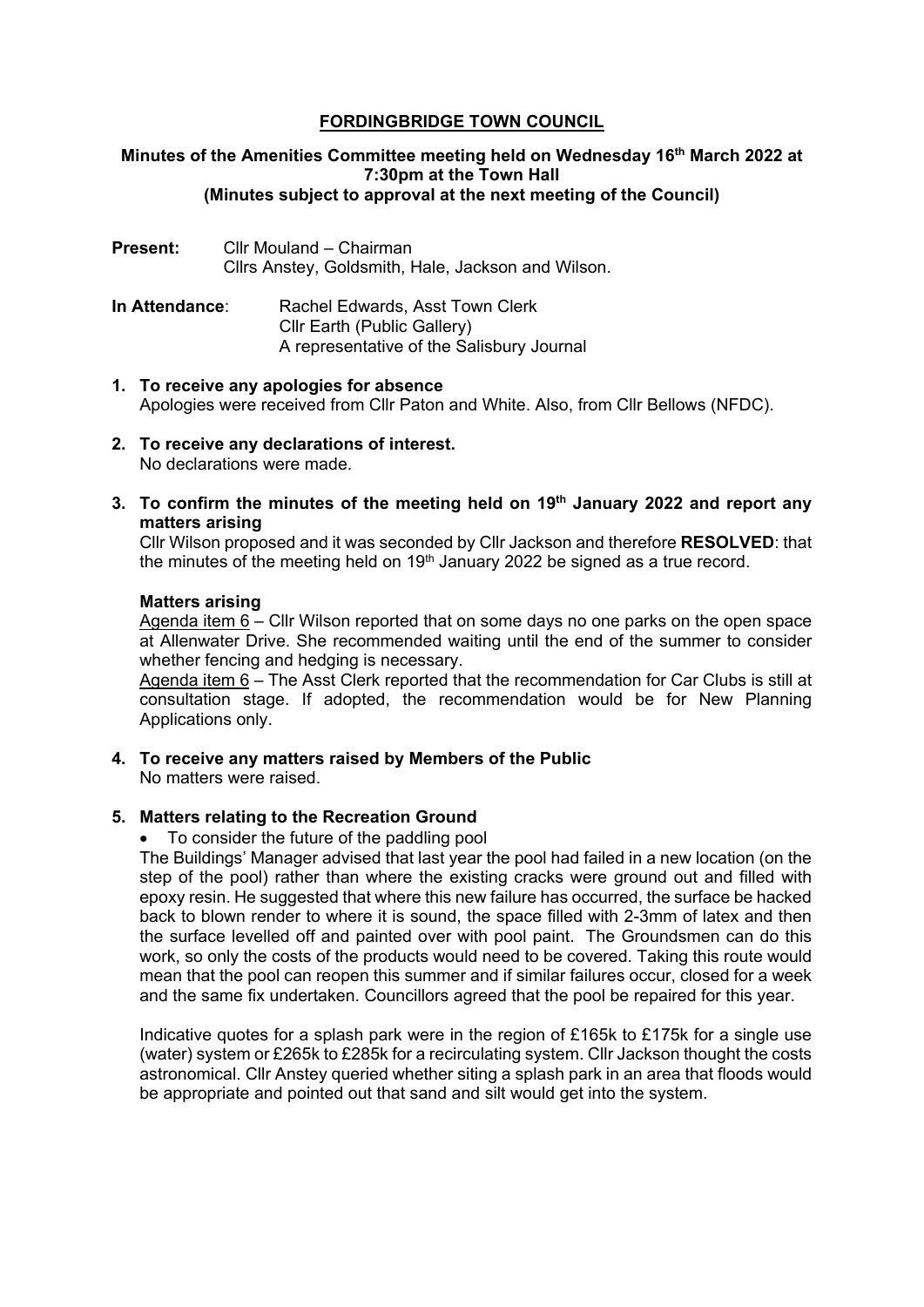# • **To consider a quote for clearing the land adjacent to the slipway**

Ringwood and Fordingbridge Skip Hire have quoted to clear and level the area by the slipway at Fordingbridge Recreation Ground as follows:

- Hire of 3.3 tonne excavator with screening bucket and driver £1080 + VAT (3 days hire)
- Removal and disposal of inert waste (soil and small stones) we estimate between 7 to 10, 15yard RoRo bins £200 + VAT per bin
- $2 \times 6$  yard rubble skips for the larger pieces of concrete £150 + VAT per skip
- 2 x 12 yard General waste skips for the larger tree roots, burnt waste and general rubbish that is mixed into the pile once sorted £350 + VAT per skip
- Estimated total costs between £3480 £4080 + VAT

Prior to the meeting the Finance Officer advised that should members wish to proceed, the work be done in the new financial year due to the amount of money not being inconsiderable or budgeted for in either financial year. There would also be the additional cost of any screening, fencing, seating etc. As an alternative to a seating area, the land could be used for planting trees or for adult gym equipment (if it was felt such equipment was better placed in one area rather than interspersed along the path).

Cllr Anstey proposed and it was seconded by Cllr Goldsmith and therefore **RESOLVED**: to proceed with the clearance of the slipway within the quote range £3480 - £4080 + VAT and that this work be done in the new financial year.

### • **To consider the camping dates for the Fordingbridge Whippet, Lurcher and Dog Racing Club**

The Fordingbridge Whippet, Lurcher and Dog Racing Club have asked to camp at the Recreation Ground from Wednesday the 8th June to Saturday 18th June, leaving on the morning of Sunday 19th June, and so avoiding the Jubilee bank holiday weekend. Members agreed these dates.

# • **To consider the income and expenditure at the Pavilion**

The Finance Officer had circulated a report prior to the meeting on the income and expenditure generated by the Pavilion and estimated an annual deficit of circa £17k. The Council is being asked for additional cleaning and more hot water by the Rugby Club and this will result in higher costs to the Council, so a larger deficit. Members agreed last September to keep hire charges at £28 for training and £53 for matches. The report notes that a match fee of £53 is unlikely to even cover the cost of the showers, water and heating for 40+ adults after a match due to rising utility costs; the cost of maintaining the pitches would not be covered at all.

An external cleaning business has quoted for cleaning the Pavilion as follows:

Initial deep clean £95 + VAT

Thereafter, weekly clean £54 + VAT

The Finance Officer has suggested a meeting between the sports clubs, Town Council officers and Cllr Mouland as Chair of the Amenities Committee to discuss the current situation and what, if anything, could be improved in terms of the operation of the Pavilion and its facilities. Cllr Mouland reported that the sports clubs would be willing to pay more than they do currently.

Cllr Jackson said that a total review of costings at the Recreation Ground was needed and wanted the Council to take a longer-term view, with the strategic plan being the opportunity to do this. He was in favour of increased facilities at Burgate School for the use of the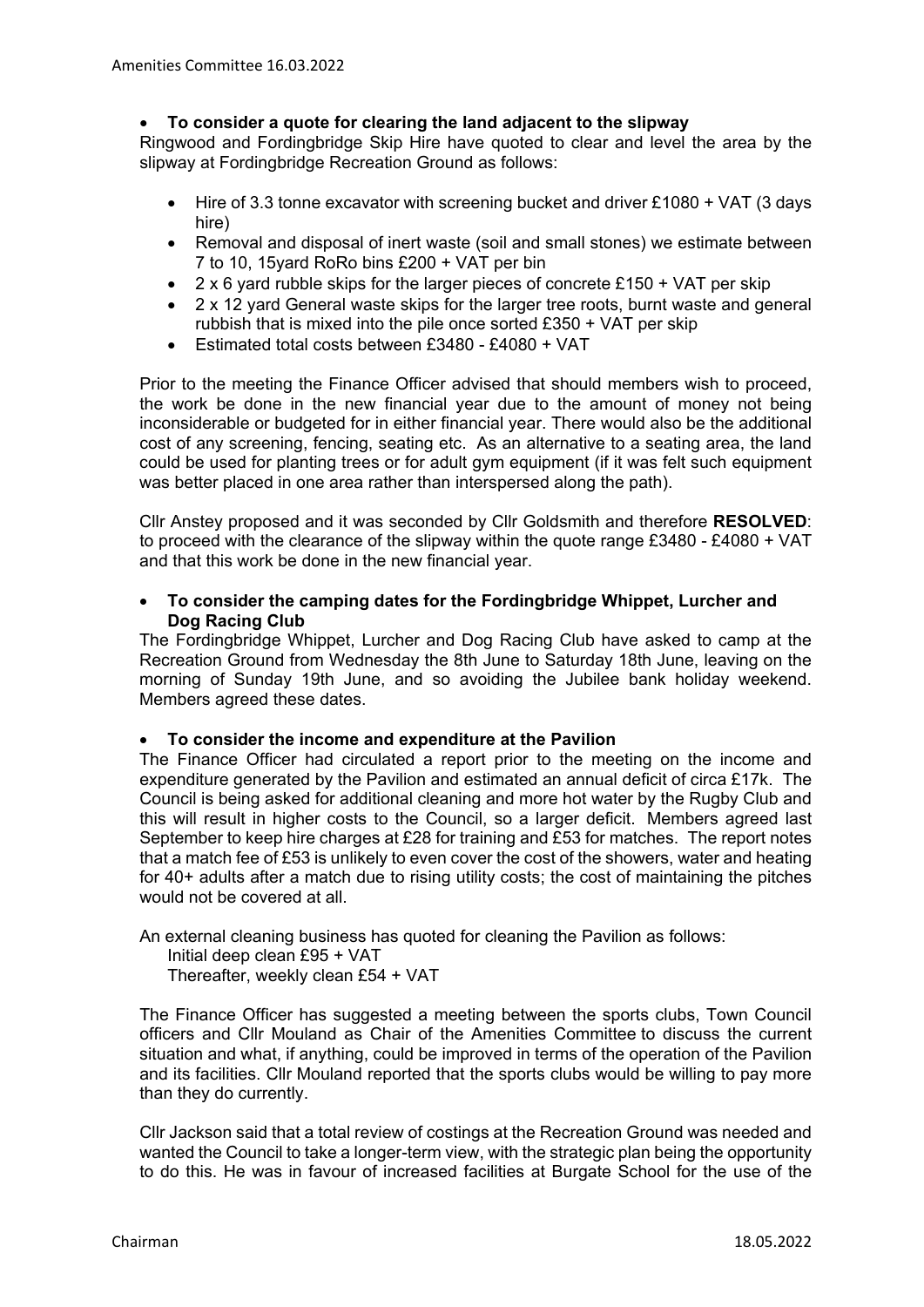community and pointed out that this location is in close proximity to the upcoming new housing developments. He said that there are just ten years remaining on the lease for Brownsey's Field. Also, that much of the Recreation Ground floods.

Cllr Anstey reported that historically many Councils have subsidised sports clubs in order to encourage the playing of sports, however up and down the country Councils have had to withdraw facilities due to increased costs.

A discussion followed about how many users of the sports facilities were residents of Fordingbridge. It was reported that the clubs have always attracted out-of-town players and this made the teams viable which was good for the town.

Cllr Mouland said that detailed research was needed and then parishioners should be presented with the costs.

Cllr Mouland reported that the water in the Pavilion was either very hot or very cold and asked that the boiler be looked at.

### *Action: Clerk to arrange for the boiler to be examined*

### • **To consider plans for the old toilet block**

Fields of Architecture were instructed to draw up plans for the old toilet block and proposed three options.

In terms of design, the third option was the closest to what the Council originally envisaged. The cost of option 3 is estimated to be in the region of £20k to £30k. It was noted that all three options appear to include a new roof rather than retaining and repairing the existing roof.

Cllr Jackson queried why a disabled toilet was needed in this location and pointed out that the cost of installing and maintaining a toilet would be significant. Councillors discussed the possible funding of the proposals and thought that the Community Infrastructure Levy (CIL) could not be used as it was not a new venture.

Councillors felt they had exhausted the options of offering the building to local community groups and were concerned about the health and safety aspects of leaving a deteriorating building as it is. Cllr Anstey thought that an area of hardstanding could be used for seating and barbeques.

Cllr Anstey proposed and it was seconded by Cllr Hale and therefore **RESOLVED**: to demolish the old toilet block and retain the hardstanding, subject to costs.

# **6. To report any matters concerning Open Spaces**

• Jobs for Lengthsman –  $8<sup>th</sup>$  April 2022 Cllr Wilson asked that the lengthsman be tasked to cut back the hedge at Tinkers Cross, before any birds start nesting there.

#### **7. To note any items of correspondence**

There were no items of correspondence.

#### **8. To receive a report from the Clerk or any other relevant business**

Councillor Jackson reported that Go New Forest is making a promotional film of the towns of the New Forest with much of the footage filmed by drone. Go New Forest have asked permission from NFDC to site their van in the main car park and to launch the drone from there, however permission has been withheld. Cllr Jackson would approach Bonallack and Bishop Solicitors regarding their car parking area instead.